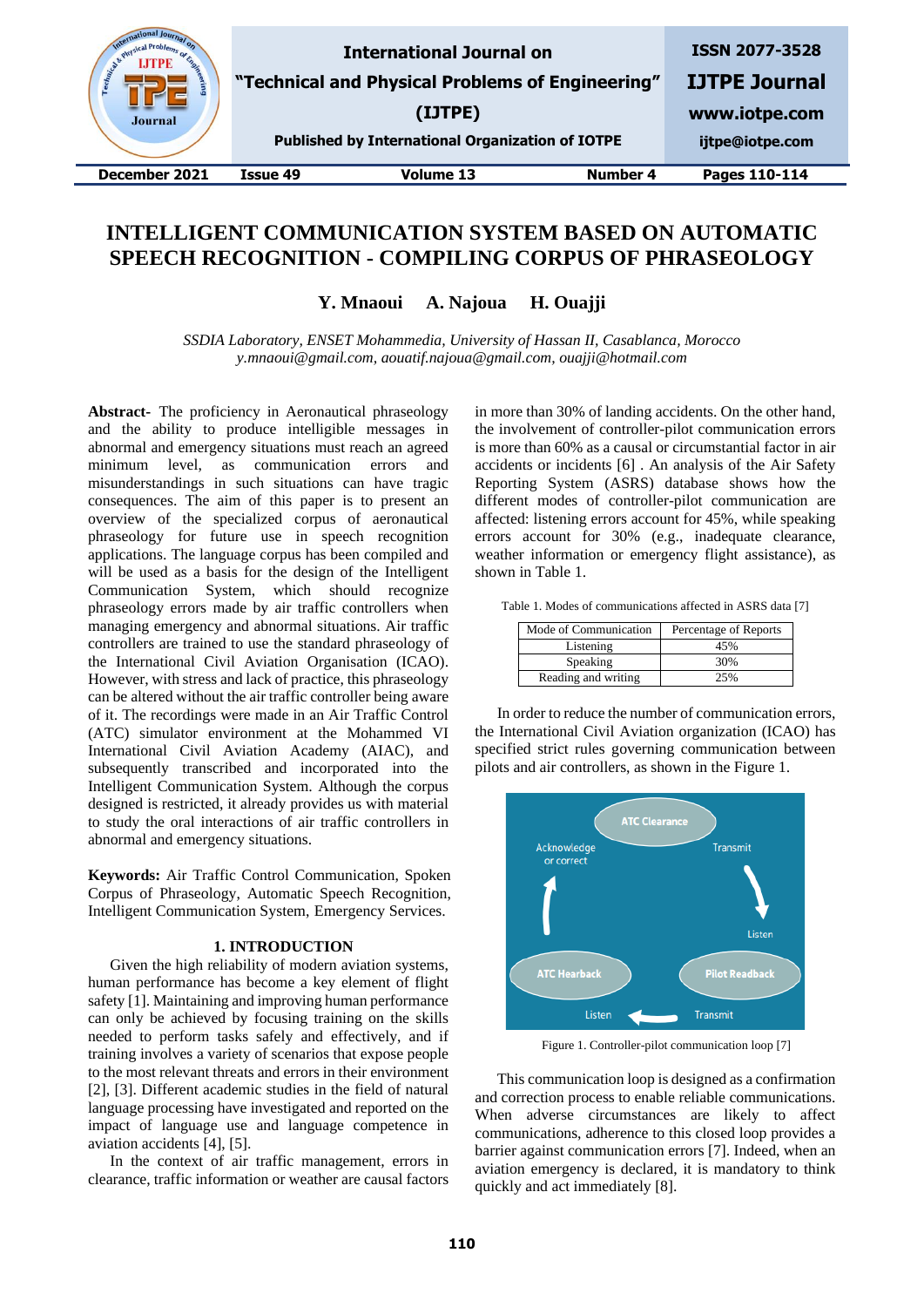The air traffic controller therefore does not have enough time to make communication errors and the communication loop alone cannot be effective in this kind of unusual situation where every second counts. The lack of time and qualified people negatively influences situational awareness and decision making. In this kind of stressful situation, the poor communication of air traffic controllers is directly related to lack of practice and obsolete skills.

In recent years, the application of automatic speech recognition in the field of communication is becoming more and more requested and it is proving to be an excellent tool for the development of verbal communication skills [9]. Therefore, it is time to design new systems based on automatic speech recognition that will allow the development of an efficient aeronautical phraseology [10]. The objective of this study is to design and analyze a new specialized corpus of aeronautical phraseology for use in an intelligent communication system that should recognize phraseology errors made by student air traffic controllers when handling abnormal and emergency situations. The research was conducted with students in the third year of air traffic control engineering in the 2020/2021 academic year, at the Mohammed VI International Civil Aviation Academy (AIAC).

Our paper is organized as follows: first, we present an overview of the communication system based on automatic speech recognition. Then, we propose a new corpus specialized in controller-pilot interactions during the management of abnormal and emergency situations. Finally, we discuss the results and conclude our work by highlighting the direction of our future studies.

## **2. RESEARCH METHOD**

#### **2.1. Intelligent Communication System**

In order to promote the use of the phraseology recommended by the International Civil Aviation Organization (ICAO) and to develop solutions to alleviate the linguistic anxiety of air traffic controllers in abnormal and emergency situations (ABES) [11], a new intelligent communication system based on automatic speech recognition has been designed to be used for training and assessment of the communication skills of student air traffic controllers [10]. Figure 1 shows part of the system architecture which highlights the corpus element in the architecture of the intelligent communication system. The input to the system is the student's speech and a predicted phraseology list from the newly designed corpus. In a second step, the student's speech is compared to the word sequences of the corpus to detect errors.

In systems engineering, a scenario is seen as a possible behavior limited to a set of interactions between several agents [12] or as a sequence of interactions between the system under consideration and its environment stated in the restricted context of a particular goal [13], [14]. For an emergency or abnormal situation, this dynamism will depend on the interactions of the scenario with the responses of the participants. Table 2 presents an example of the weather hazard scenario.



Figure 2. System architecture

Table 2. Example of Weather hazards scenario

| Speaker         | Utterance                                             |
|-----------------|-------------------------------------------------------|
| Pseudo<br>Pilot | PAN-PAN, PAN-PAN, PAN-PAN weather deviation required. |
| Student         | Roger PAN, Descend flight level to 320.               |
| Pseudo          |                                                       |
| Pilot           | Descending flight level 320.                          |
| Student         | Report cleared of bad weather.                        |
| Pseudo          | Roger                                                 |
| Pilot           |                                                       |

Source: Produced by the author

An emergency call is prefixed by the word "PAN PAN". Emergency messages have priority over all transmissions except distress messages. The words "PAN PAN", as appropriate, should be spoken preferably three times at the beginning of the initial emergency call[15].

The student responding to an aircraft in a weather hazard situation should first try to recognize the phrase "Roger PAN"and speak slowly and clearly to avoid unnecessary repetition.

The student should also optimize the time of the transmission of the necessary information and instructions. Wasting time repeating messages and finding the right phraseology to be understood will reduce the efficiency of the air traffic controller, cause misunderstandings and the situation can escalate quite quickly.

Thus, the intelligent communication system not only identifies speech errors but also measures the time spent on emergency management[10].

### **2.2. Corpus Collection**

The intelligent communication system is intended to be tested and applied at the Mohammed VI International Civil Aviation Academy (AIAC) as part of the initial training. The objective of this paper is to design and analyse a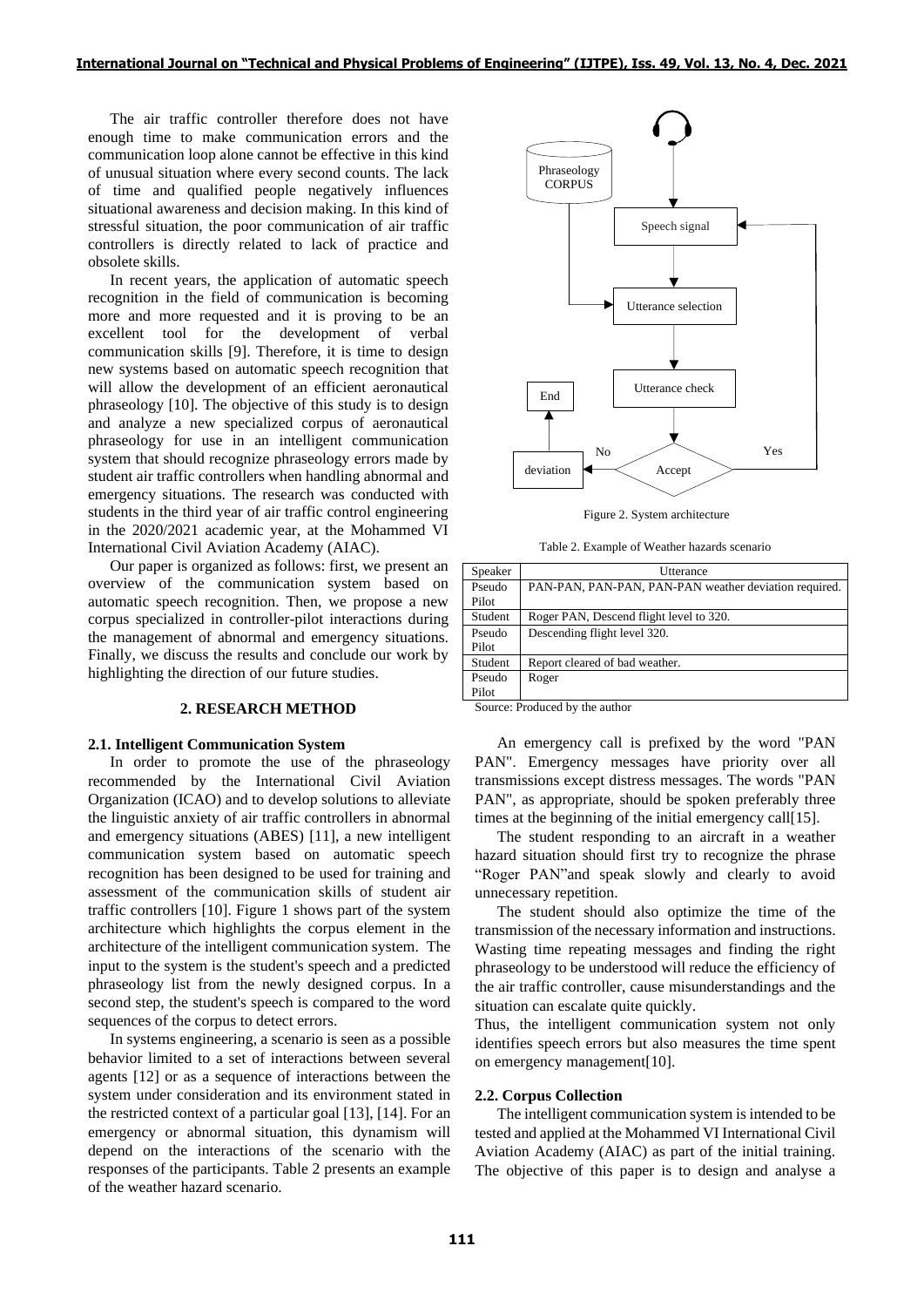specialised corpus of aeronautical phraseology for subsequent incorporation into the intelligent communication system.

The first step was to compile a corpus from real recordings of air traffic control pilots' communications, transmitted on the three frequencies of the three sectors of the Casablanca flight information region: 125.5 MHZ for the North sector, 126.7 MHZ for the South sector and 125.1 MHZ for the East sector, in order to extract the phrases used in emergency or abnormal situations. However, it has been found that many air traffic controllers (ATCOs) can go long periods of time without having to deal with such unusual situations. To remedy this rarity, it was decided to develop a new corpus of phraseology from transcripts of practical exercises in training simulators at the Mohammed VI International Civil Aviation Academy (AIAC).

From 2021, we have started to build up a database of student air traffic controllers' communications from simulation exercises representing a full contextual scenario of abnormal and emergency situations in which students have to apply and use standard and correct phraseology [16].

The students responsible for the audio transcription of the practical exercises were informed of the purpose of the research and given the following instructions:

- Complete a form in a file under the name "AECC Identification"indicating the date, flight number, type of aircraft and nature of the emergency as well as the duration of the transcript.

- Save the transcript of the controller/pilot interaction of the practical exercise in the same file.

- Transfer only the transcripts relating to the emergency or abnormal situation to another Word file under the name "AECC Corpus".

In terms of the time invested in the transcription process, this is typically one hour of writing for every minute of recording. Thus, a new corpus called the Academy English Conversation Corpus (AECC) was designed. The corpus has (so far) thirty-six transcripts from twelve students (seven female and five male) who were asked to participate in three different scenarios: (i): loss of separation between two aircraft during initial climb, (ii): failure of ground-to-air communication, (iii): overflying a prohibited area due to bad weather conditions. The language used in the students' communications was English, the official and most used language in aviation [17].

## **3. RESULTS AND DISCUSSIONS**

Once the transcriptions were made, the AECC corpus was analyzed using WordSmith Tools 07 (2019), a popular corpus analysis software available free of charge that allowed to define the behavior of words in texts. The tools used are Concord, WordList and the KeyWords tool[16]. The WordList tool displays a list of different words in the text, sorted by frequency or alphabetically. The KeyWords and Concord tools offer the possibility to find any keyword or phrase in their contexts.

Once the word lists are displayed, they can be saved in an excel file. AECC totaled 12282 tokens and 598 types and The Type-Token Ratio (TTR) is expressed as the following equation, where D is the number of types and N is the number of tokens [19]:

Type-Token Ratio 
$$
(TTR) = D/N \times 100
$$
 (1)

The Type-Token Ratio (TTR) of the AECC corpus is equal to 4.87, the low TTR is an indicator of a low degree of lexical variation, which can be explained by the fact that the interactions in the aviation domain are brief and concise. Figure 2 shows the 20 most frequent words.



Figure 3. The twenty most frequent words in AECC

The results show that in the first seven positions, we find practically only pronouns, articles and prepositions whose frequencies are respectively 256 for "we", 235 for "you"213 for "and", 203 for "the", 177 for "to"and finally 163 for "a". The only most frequent number is "zero"which occupies the second position with a frequency of 243. These results are similar to those of Prado for his Radiotelephony Plain English Corpus (RTPEC)[20]. However, the first open class words are the call sign of the air traffic control service station "Casa Control", which is in ninth position with a frequency of 144 as shown in Figure 2. Additionally, Figure 3 shows the pronominal occurrences in the AEEC corpus, the results show that the top two pronouns in the list are the pronoun "we"and the pronoun "you". The pronoun "we"has a keyness value of +239.53 and the pronoun "you"has a keyness value of +176.48, coming in second, which is significant compared to all other words in the corpus.

Sexton and Helmreich (2000) also pointed out that the use of "we"seemed to increase under air traffic workload and that this use could be increased in stressful situations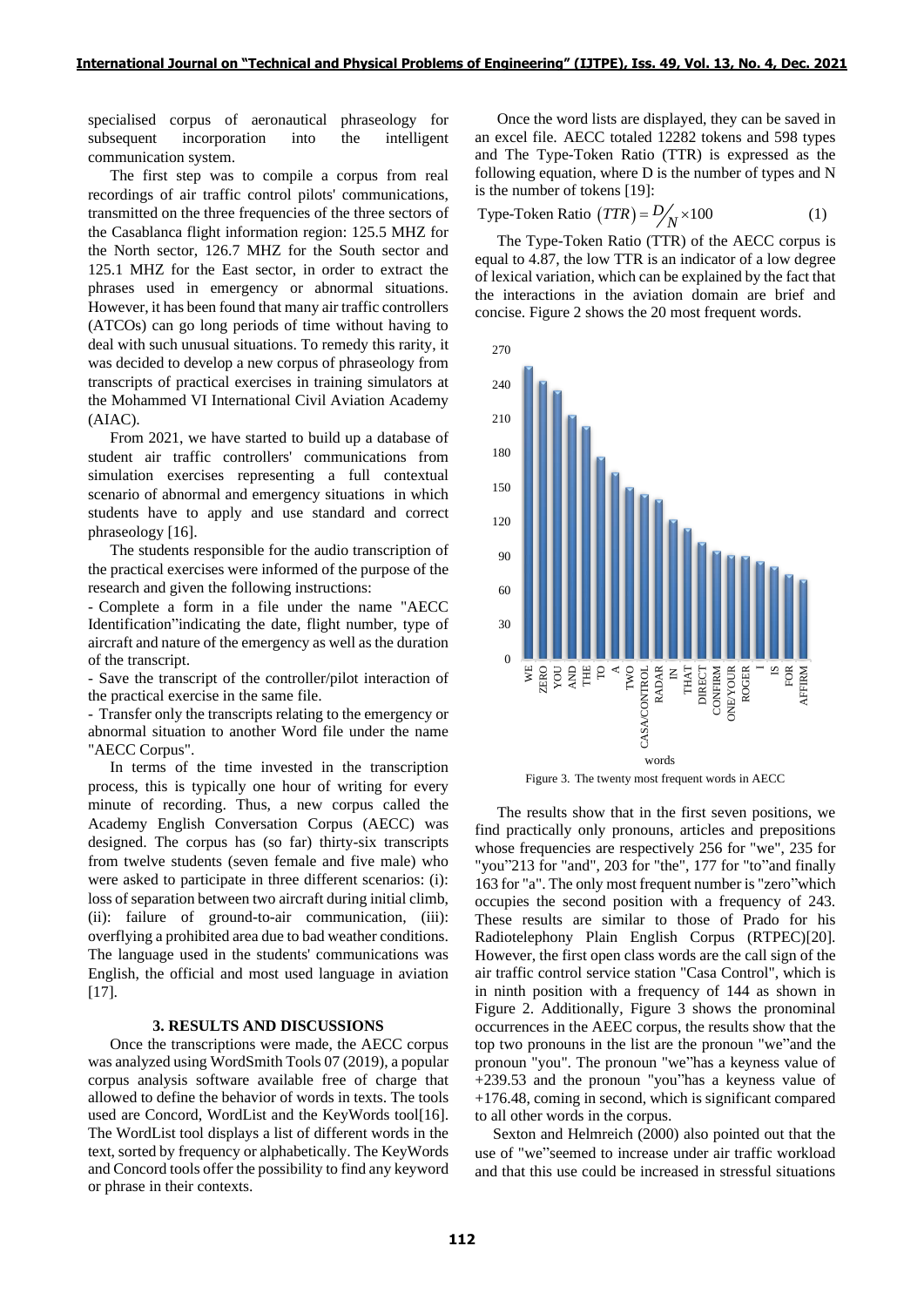[21]. These results suggest that the data collected is sufficiently reliable to be used. The use of "you"can be a singular or plural pronoun. This flexibility explains its high frequency. The student air traffic controller may use "you"when addressing a pilot, to request the delivery of an instruction (e.g., turn, climb, descend, accelerate) or to obtain information such as the pilot's intentions, number of passengers on board and the remaining fuel. Table 3 is an extract from the AECC corpus, which shows how the terms "we"and "you"are used in abnormal situation.



Figure 4. The twenty most frequent words in AECC

|  |  |  |  |  |  |  | Table 3. Extract of the use of the pronouns "we" and "you" |  |  |  |
|--|--|--|--|--|--|--|------------------------------------------------------------|--|--|--|
|--|--|--|--|--|--|--|------------------------------------------------------------|--|--|--|

| Speaker | Utterance                                             |
|---------|-------------------------------------------------------|
| Student | CNTNL, descend to 900 feet, ONH 1013 runway 20 in use |
| Pseudo  | Casa control, Descending 2900 feet, QNH 1013 runway   |
| Pilot   | 20 in use, CNTNL.                                     |

Source: Produced by the author

Time pressure affects the interactions of student air traffic controllers, which leads to rushed and unsystematic communication, as shown in the Table 3. The read-back function was not respected to prevent the flight level error from occurring and the use of many paired communicative functions (e.g., expression of politeness paired with an instruction) led to misleading communication. This type of rushed and unsystematic communication is usually due to lack of practice and stress, the student uses simple English instead of correct phraseology when communicating.

A closer analysis of the word groups in the AECC corpus also shows the presence of homophony such as the word "to"and "two". This use of homophony has led to fatal errors. Table 4 shows an extract from the AECC illustrating an incident that occurred due to the misuse of the word "to". In this instruction, the similarity between "to"and "two"led the pilot to understand 2900 feet instead of 900 feet. These types of communication errors can cause serious incidents.

Although the Academy English Conversation Corpus (AECC) is limited, as aeronautical phraseology is a simple coded sub-language with a standardized vocabulary, it should be noted that this type of corpus offers greater ease of identification of specialized terms and collocations, making concordance more representative and more usable.

Table 4. Extract from the use of the pronouns "to" and "two"

| Speaker         | Utterance                                                                                   |
|-----------------|---------------------------------------------------------------------------------------------|
| Pseudo<br>Pilot | We are experiencing moderate turbulence.                                                    |
| Student         | Will you let me know your intentions for the flight level<br>change?                        |
| Pseudo<br>Pilot | Wilco.                                                                                      |
| Student         | Copy that. If you want, you can descend to level 340.                                       |
| Pseudo<br>Pilot | We cross level 330 to level 320.                                                            |
| Student         | Uh no, sir, you are not allowed to descend to level 320.<br>Climb immediately to level 340. |

Source: Produced by the author

## **4. CONCLUSION**

Our research consists of developing a specialized corpus of aeronautical phraseology for use in an intelligent communication system that should recognize phraseology errors made by air traffic controllers when managing emergency and abnormal situations.

The research was conducted in an air traffic control (ATC) simulator environment at Mohammed VI International Civil Aviation Academy (AIAC), involving third-year air traffic control engineering students during the 2020/2021 academic year.

As a result, a new corpus called Academy English Conversation Corpus (AECC) was designed and analyzed. The AECC totaled 12282 tokens and 598 types with a Type-Token Ratio equal to 4.87. Concretely, the AECC corpus can be considered as:

- Specialized corpus: it represents a particular and specific context; it essentially covers communication procedures for abnormal and emergency situations in air traffic management.

- Reference corpus: the students have practically used the standard and correct phraseology of the International Civil Aviation Organization (ICAO). Thus, the new corpus can be described as a reference corpus that will serve as a basis for designing a communication system to identify possible phraseology errors.

Despite the limitations of the database so far, the corpus already offers us material for future research.

### **ACKNOWLEDGEMENTS**

We would like to express our sincere gratitude to the air traffic control students of Mohammed VI International Academy of Civil Aviation, who participated in this research and without whom this study would not be possible.

#### **REFERENCES**

[1] K. Jenab, S. Moslehpour, S. Khoury, "Virtual maintenance, reality, and systems: A review", International Journal of Electrical and Computer Engineering, vol. 6, no. 6, p. 2698, 2016.

[2] B. Al Braiki, S. Harous, N. Zaki, F. Alnajjar, "Artificial intelligence in education and assessment methods", Bulletin of Electrical Engineering and Informatics, vol. 9, no. 5, pp. 1998‑2007, 2020.